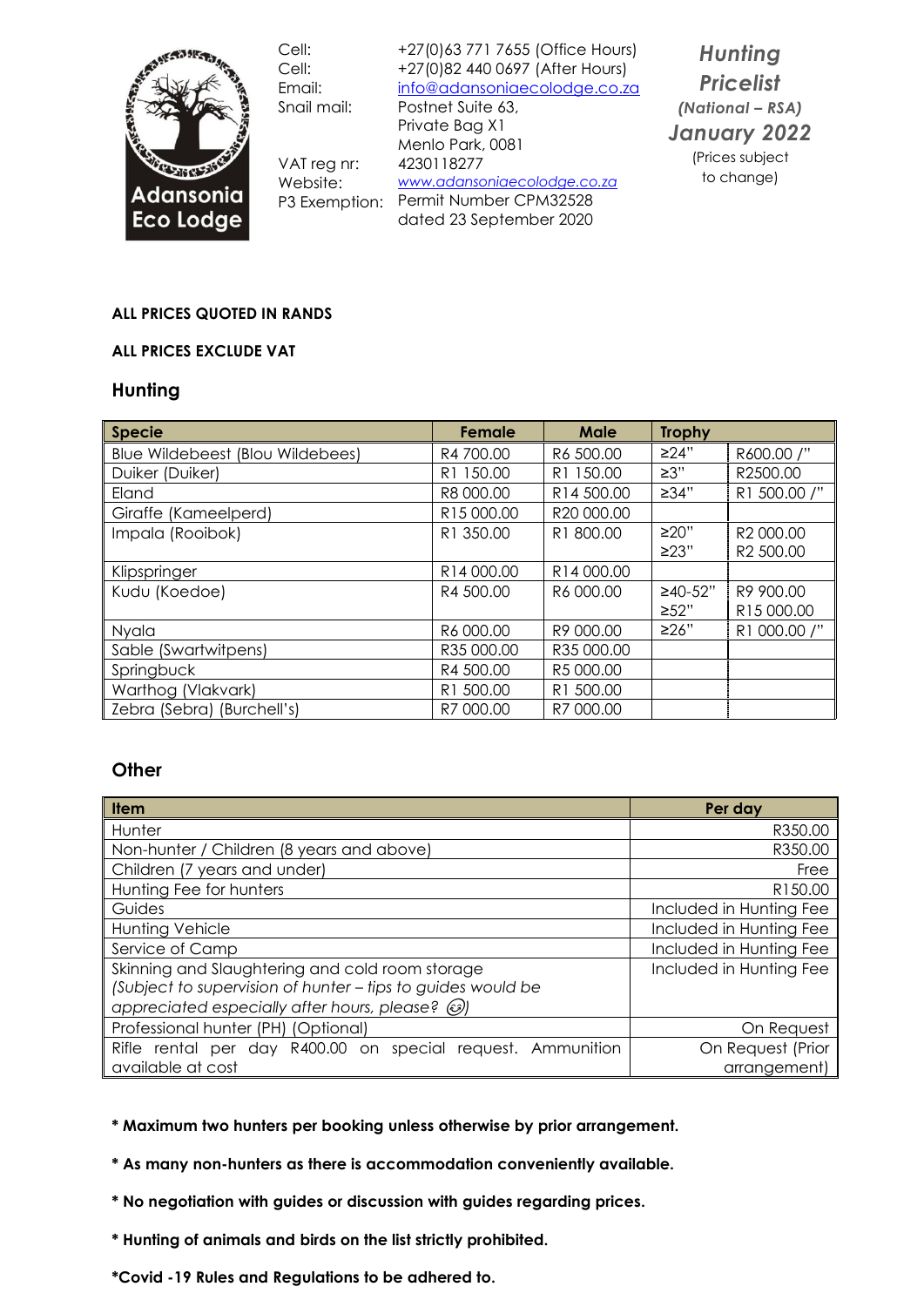## **Facilities**

- Our beautiful farm offers more than 850 hectares of prime hunting amongst an abundance of Baobab and other Bushveld trees, with undisturbed hilly and flat terrain, ideal for a family-friendly hunting experience.
- Our hunting lodge consists of a fully equipped lodge with 4 cabins with bedding, towels, basic toiletries and air-conditioning.
- Fully equipped kitchen with microwave, oven, deep freeze, and fridge.
- Full bouquet DSTV at main lodge and Wi-Fi (Subject to signal and network).
- Braai Lapa with ice machine and fridge.
- Swimming pool overlooking dry riverbed and waterhole.
- Fully equipped luxury caravan on hilltop with own ablution facilities (Double bed- sleeps 2, and outside tent sleeps 2).
- Bush camp available on request for the more adventurous with sleeping in dry riverbed (Sleeps 4).
- Our team consists of two guides and trackers, resident chef, and professional hunter (Prior arrangement and upon request).
- Limited mini bar available (On request).
- Hunting lodge serviced daily.
- Fully equipped hunting vehicle.
- Slaughter facilities with cold room.

## **Hunting: Pre-conditions**

- Firearms must be functioning properly and must be properly sighted before arrival.
- No shotguns, airguns or calibres smaller than .243 or 6mm allowed.
- Permits for transport of warthog and bush pig available from owner *prior arrangement required.*
- Processing of meat and delivery in Pretoria to be arranged with nearby abattoir. Kindly note that arrangements for delivery of venison to the abattoir must be made with the owner thereof. Contact details are available on request.
- Hunters, non-hunters and children enter Adansonia Eco Lodge at their own risk. No responsibility for any illness, accident, injury or any expenses arising from such illness accident or injury, nor any damage or loss of personal items will be accepted. Terms and conditions apply.
- Right to entry/exist reserved and by prior arrangement and subject to conditions.

## **Hunting Conditions**

- Only ethical hunting in the true spirit will be allowed.
- Hunting rifles to be sighted and tested on first day of arrival.
- Use of the shooting range under strict conditions and with prior approval. Please respect Red Flags displayed.
- Guides and hunters are taken to the hunting area, from where hunting is done on foot. No private vehicles allowed in the hunting area, unless with prior permission.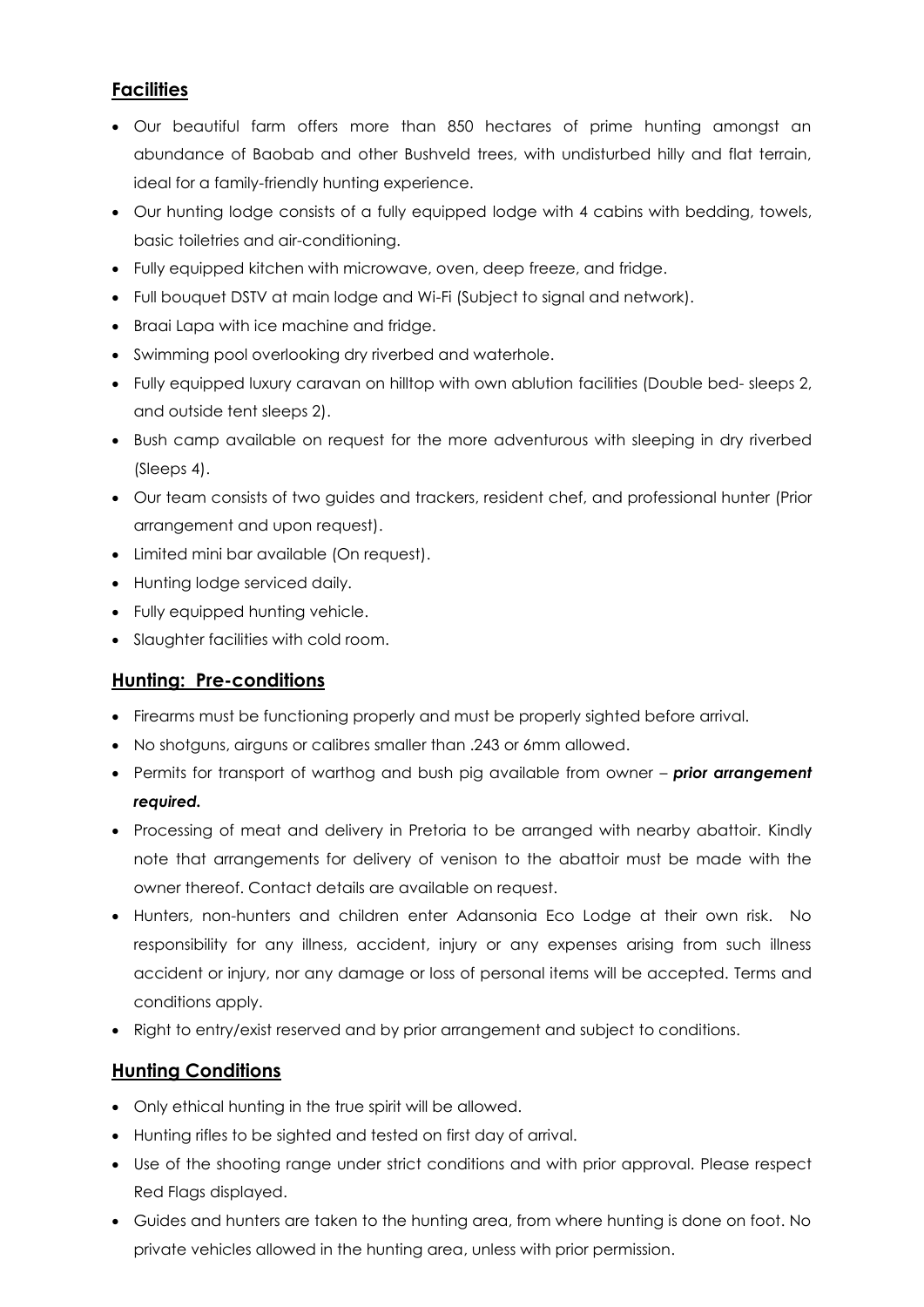- Hunting only at designated areas. No hunting at lodge or at designated non-hunting areas.
- A maximum of 4 hunters at any time in the hunting area will be allowed.
- No hunting without a guide.
- No hunting from vehicles. The hunting vehicle is to be used solely for transporting hunters between the lodge and the hunting area and back.
- Hunting is from sunrise until half an hour before sunset. No hunting at dusk or at night.
- Hunters must satisfy themselves regarding the specie, size, and gender of the game they want to shoot. No one should rely on the guides, as no discount is allowed for small or wrong game. The hunter is the one who pulls the trigger, not the guide.
- No discussion or negotiating with guides. We have an arrangement with our guides that we double up on any bribes they receive to keep quiet about wounded animals.
- Firearms must be unloaded and made safe while on vehicles and in the non-hunting area. Hunters are solely responsible for the safekeeping of their own firearms. All firearms must be properly licensed.
- No hunter will be allowed to hunt under the influence of alcohol. No alcohol is allowed in the hunting area.
- Do not give liquor to the guides. A soft drink is sufficient. A tip to the guides for skinning, especially after hours, would much be appreciated. They put in a lot of effort for long hours.
- No littering in the veld.
- No pets allowed (Unless with prior arrangement).
- Help us to prevent veld fires. Keep all fires under control and in designated fireplaces. No big or bon fires allowed. Please consider the environment and fire risks. Limited firewood available.
- Rifle rental per day R400.00 on special request. Ammunition available at cost. Prior arrangement required.

## **Shots Fired:**

- Game shot and killed full price.
- Game wounded (blood, skin or bone found or wound seen) full price.
- Missed shots R200 per shot. Second shot missed back to shooting range. (Owner's discretion).
- Any damage to property will be added to the hunter's account.

## **Payments:**

- **If hunters do not show up, any payments made will be forfeited.**
- **Payment for accommodation must be made in full before arrival.**
- **Payment for hunting and/or catering: EFT the night before the day of departure.**
- **Kindly ensure that banking facilities for EFT payments are in place, well in advance.**
- **No client will leave Adansonia Eco Lodge if his/her account is not settled in full.**
- **No cash is accepted. Sorry – it is for the sake of staff and personnel.**
- **Proper proof of payment to be provided and confirmed.**